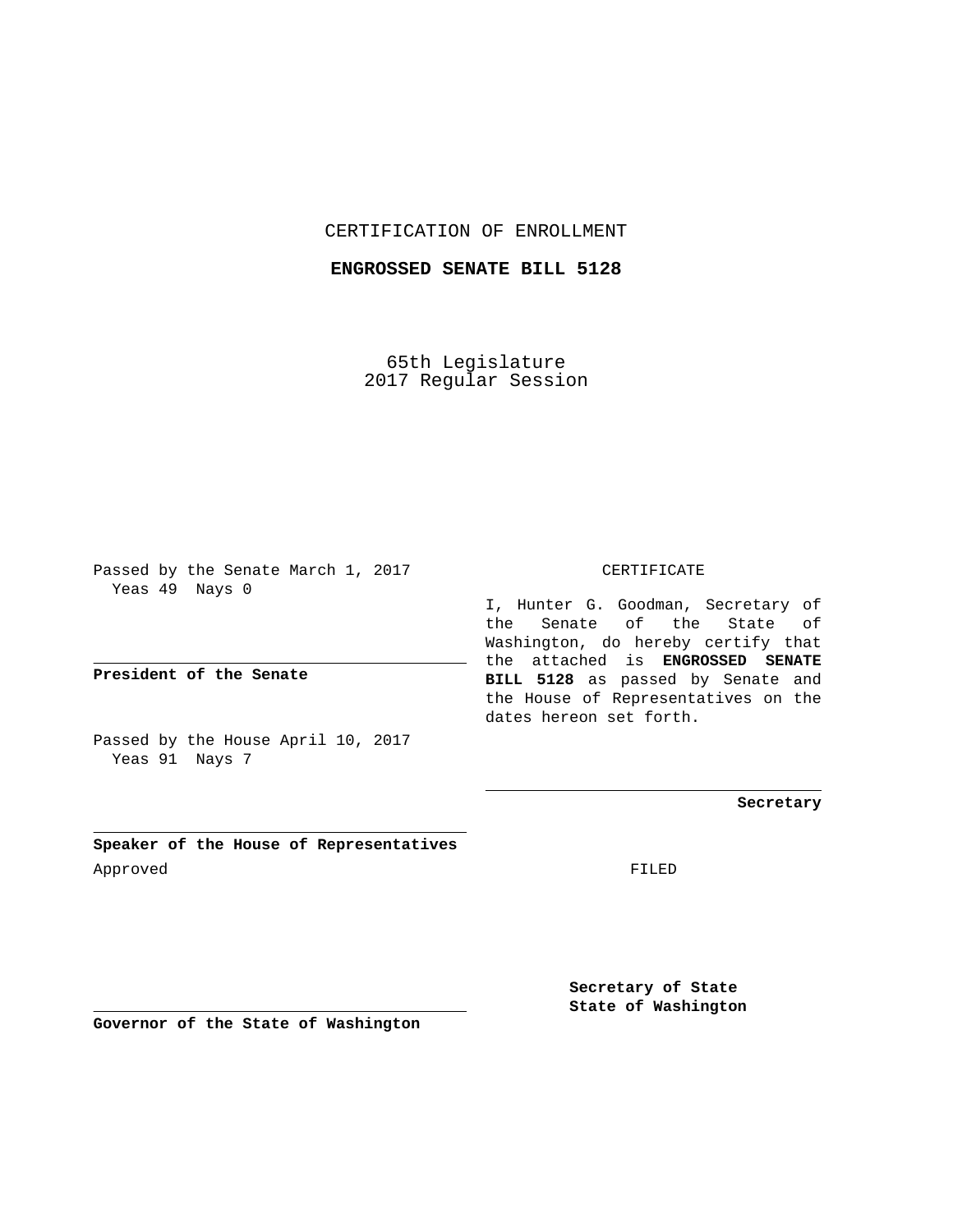## **ENGROSSED SENATE BILL 5128**

Passed Legislature - 2017 Regular Session

**State of Washington 65th Legislature 2017 Regular Session**

**By** Senators Takko, Rivers, and Chase

Read first time 01/13/17. Referred to Committee on Energy, Environment & Telecommunications.

 AN ACT Relating to allowing incremental electricity produced as a result of certain capital investment projects to qualify as an 3 eligible renewable resource under the energy independence act; and amending RCW 19.285.030, 19.285.040, and 19.285.080.

5 BE IT ENACTED BY THE LEGISLATURE OF THE STATE OF WASHINGTON:

6 **Sec. 1.** RCW 19.285.030 and 2014 c 45 s 1 are each amended to 7 read as follows:

8 The definitions in this section apply throughout this chapter 9 unless the context clearly requires otherwise.

10 (1) "Attorney general" means the Washington state office of the 11 attorney general.

 (2) "Auditor" means: (a) The Washington state auditor's office or its designee for qualifying utilities under its jurisdiction that are not investor-owned utilities; or (b) an independent auditor selected by a qualifying utility that is not under the jurisdiction of the state auditor and is not an investor-owned utility.

 (3)(a) "Biomass energy" includes: (i) Organic by-products of pulping and the wood manufacturing process; (ii) animal manure; (iii) solid organic fuels from wood; (iv) forest or field residues; (v) untreated wooden demolition or construction debris; (vi) food waste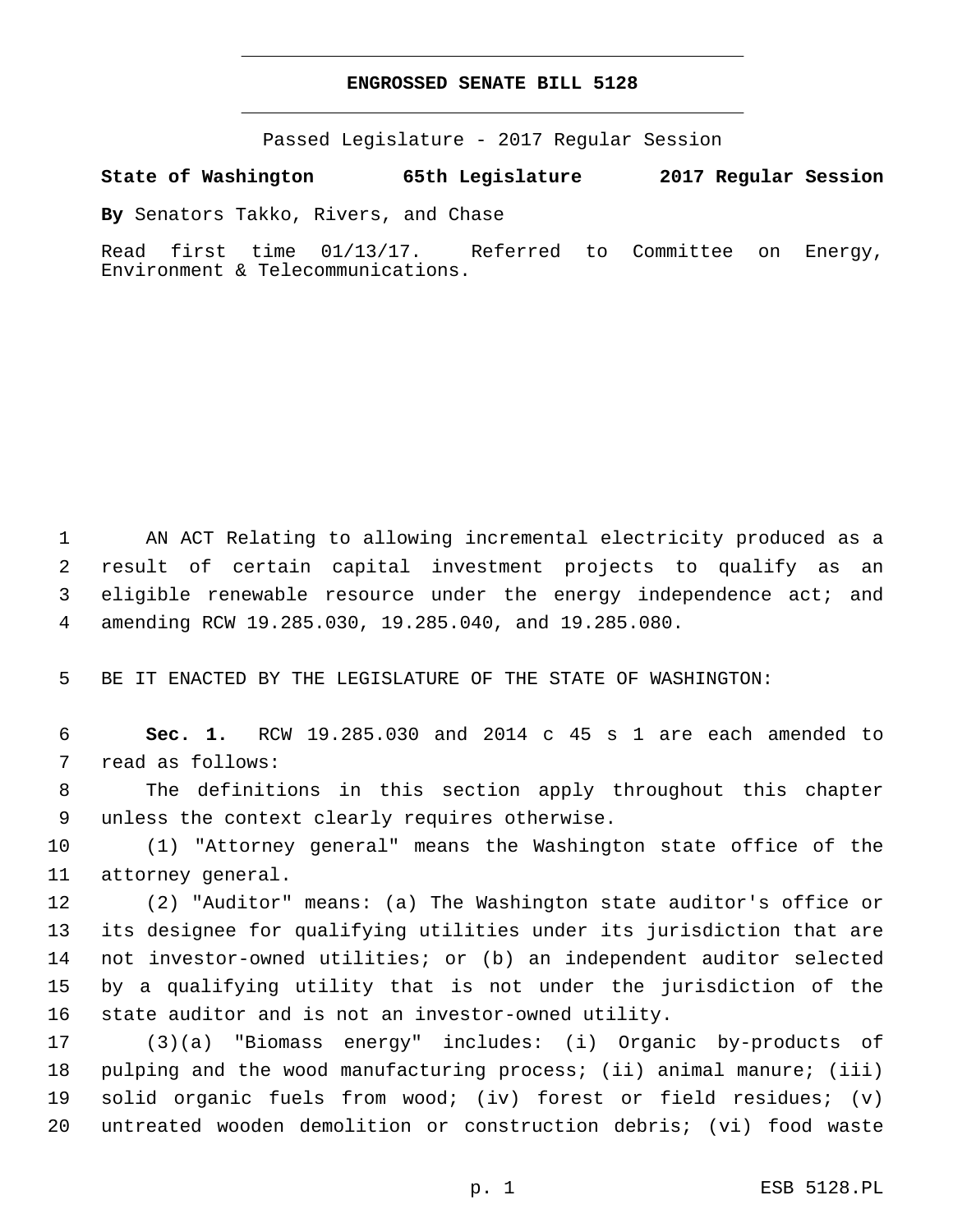and food processing residuals; (vii) liquors derived from algae; (viii) dedicated energy crops; and (ix) yard waste.

 (b) "Biomass energy" does not include: (i) Wood pieces that have been treated with chemical preservatives such as creosote, pentachlorophenol, or copper-chrome-arsenic; (ii) wood from old 6 growth forests; or (iii) municipal solid waste.

 (4) "Coal transition power" has the same meaning as defined in 8 RCW 80.80.010.

 (5) "Commission" means the Washington state utilities and 10 transportation commission.

 (6) "Conservation" means any reduction in electric power consumption resulting from increases in the efficiency of energy use, 13 production, or distribution.

 (7) "Cost-effective" has the same meaning as defined in RCW 15 80.52.030.

 (8) "Council" means the Washington state apprenticeship and training council within the department of labor and industries.

 (9) "Customer" means a person or entity that purchases electricity for ultimate consumption and not for resale.

 (10) "Department" means the department of commerce or its 21 successor.

 (11) "Distributed generation" means an eligible renewable resource where the generation facility or any integrated cluster of such facilities has a generating capacity of not more than five 25 megawatts.

(12) "Eligible renewable resource" means:26

 (a) Electricity from a generation facility powered by a renewable resource other than freshwater that commences operation after March 31, 1999, where: (i) The facility is located in the Pacific Northwest; or (ii) the electricity from the facility is delivered into Washington state on a real-time basis without shaping, storage, 32 or integration services;

 (b) Incremental electricity produced as a result of efficiency improvements completed after March 31, 1999, to hydroelectric generation projects owned by a qualifying utility and located in the Pacific Northwest where the additional generation does not result in 37 new water diversions or impoundments;

 (c) Hydroelectric generation from a project completed after March 31, 1999, where the generation facility is located in irrigation pipes, irrigation canals, water pipes whose primary purpose is for

p. 2 ESB 5128.PL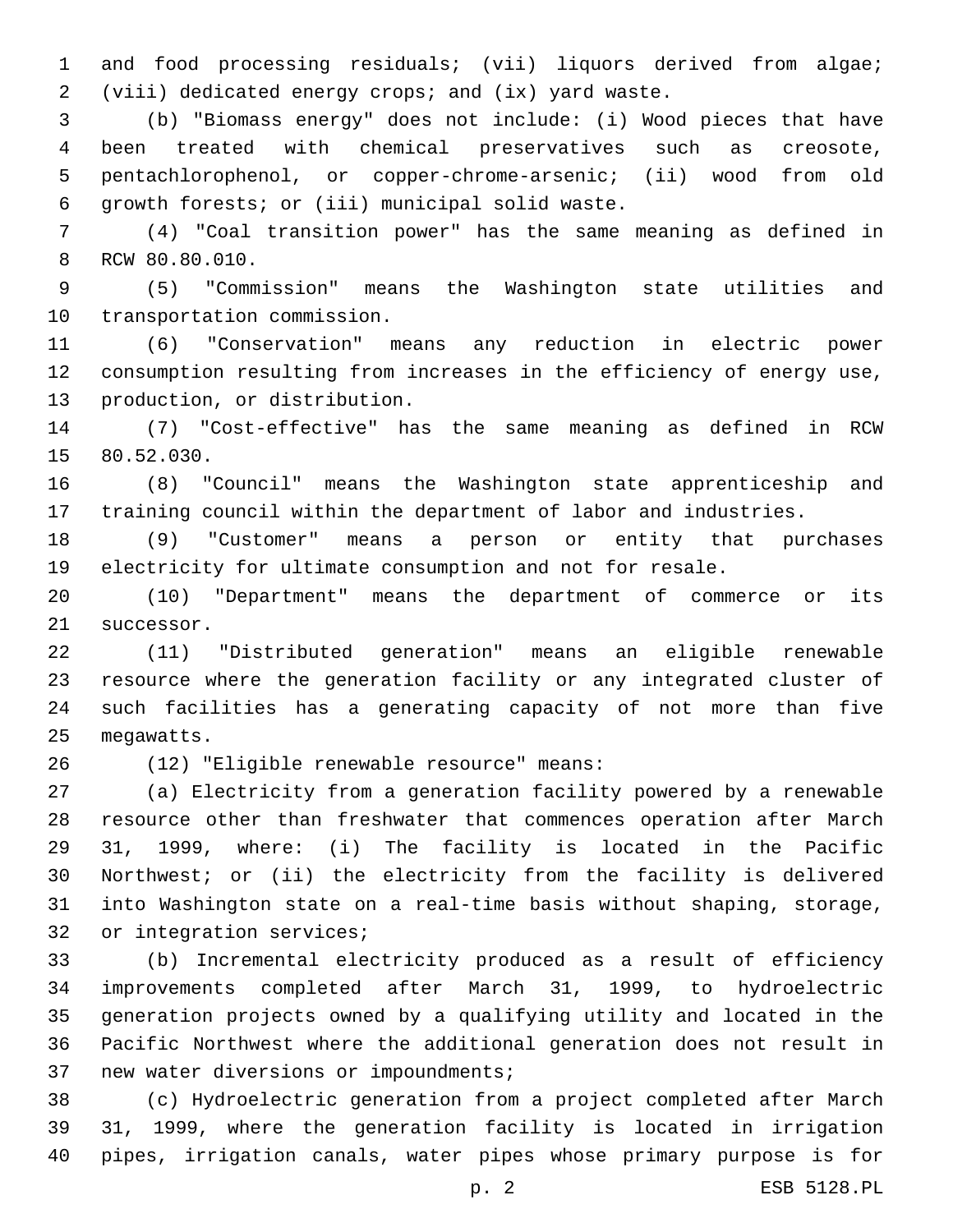conveyance of water for municipal use, and wastewater pipes located in Washington where the generation does not result in new water 3 diversions or impoundments;

(d) Qualified biomass energy; ((or))

 (e) For a qualifying utility that serves customers in other states, electricity from a generation facility powered by a renewable resource other than freshwater that commences operation after March 31, 1999, where: (i) The facility is located within a state in which the qualifying utility serves retail electrical customers; and (ii) the qualifying utility owns the facility in whole or in part or has a long-term contract with the facility of at least twelve months or more; or

 (f)(i) Incremental electricity produced as a result of a capital investment completed after January 1, 2010, that increases, relative 15 to a baseline level of generation prior to the capital investment, the amount of electricity generated in a facility that generates qualified biomass energy as defined under subsection (18)(c)(ii) of this section and that commenced operation before March 31, 1999.

 (ii) Beginning January 1, 2007, the facility must demonstrate its baseline level of generation over a three-year period prior to the capital investment in order to calculate the amount of incremental 22 electricity produced.

 (iii) The facility must demonstrate that the incremental 24 electricity resulted from the capital investment, which does not include expenditures on operation and maintenance in the normal course of business, through direct or calculated measurement.

 (13) "Investor-owned utility" has the same meaning as defined in 28 RCW 19.29A.010.

 (14) "Load" means the amount of kilowatt-hours of electricity delivered in the most recently completed year by a qualifying utility 31 to its Washington retail customers.

 (15)(a) "Nonpower attributes" means all environmentally related characteristics, exclusive of energy, capacity reliability, and other electrical power service attributes, that are associated with the generation of electricity from a renewable resource, including but not limited to the facility's fuel type, geographic location, vintage, qualification as an eligible renewable resource, and avoided emissions of pollutants to the air, soil, or water, and avoided emissions of carbon dioxide and other greenhouse gases.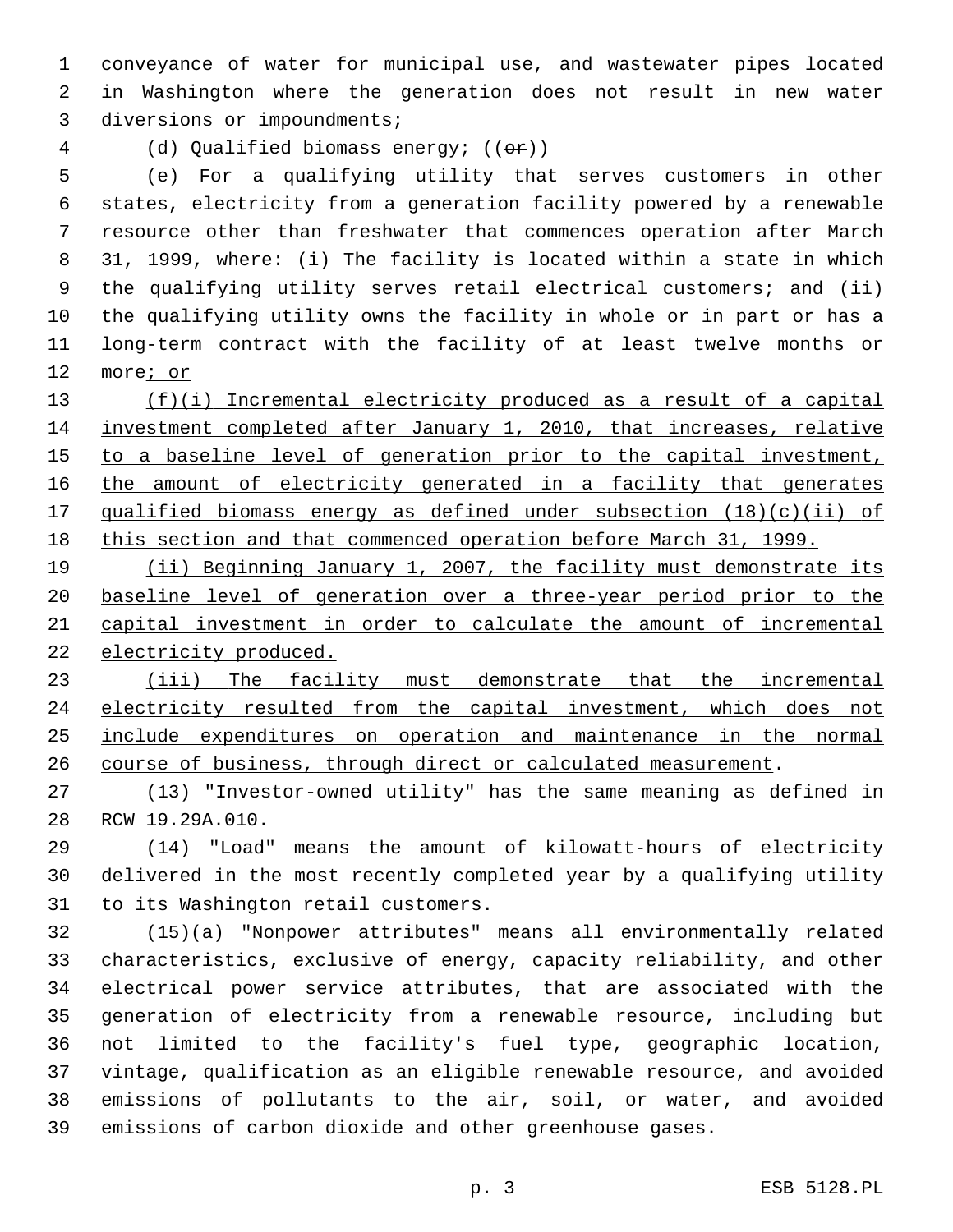(b) "Nonpower attributes" does not include any aspects, claims, characteristics, and benefits associated with the on-site capture and destruction of methane or other greenhouse gases at a facility through a digester system, landfill gas collection system, or other mechanism, which may be separately marketable as greenhouse gas emission reduction credits, offsets, or similar tradable commodities. However, these separate avoided emissions may not result in or otherwise have the effect of attributing greenhouse gas emissions to 9 the electricity.

 (16) "Pacific Northwest" has the same meaning as defined for the Bonneville power administration in section 3 of the Pacific Northwest electric power planning and conservation act (94 Stat. 2698; 16 13 U.S.C. Sec. 839a).

 (17) "Public facility" has the same meaning as defined in RCW 15 39.35C.010.

 (18) "Qualified biomass energy" means electricity produced from a biomass energy facility that: (a) Commenced operation before March 31, 1999; (b) contributes to the qualifying utility's load; and (c) is owned either by: (i) A qualifying utility; or (ii) an industrial facility that is directly interconnected with electricity facilities that are owned by a qualifying utility and capable of carrying 22 electricity at transmission voltage.

 (19) "Qualifying utility" means an electric utility, as the term "electric utility" is defined in RCW 19.29A.010, that serves more than twenty-five thousand customers in the state of Washington. The number of customers served may be based on data reported by a utility in form 861, "annual electric utility report," filed with the energy information administration, United States department of energy.

 (20) "Renewable energy credit" means a tradable certificate of proof of at least one megawatt-hour of an eligible renewable resource where the generation facility is not powered by freshwater. The certificate includes all of the nonpower attributes associated with that one megawatt-hour of electricity, and the certificate is verified by a renewable energy credit tracking system selected by the 35 department.

 (21) "Renewable resource" means: (a) Water; (b) wind; (c) solar energy; (d) geothermal energy; (e) landfill gas; (f) wave, ocean, or tidal power; (g) gas from sewage treatment facilities; (h) biodiesel fuel as defined in RCW 82.29A.135 that is not derived from crops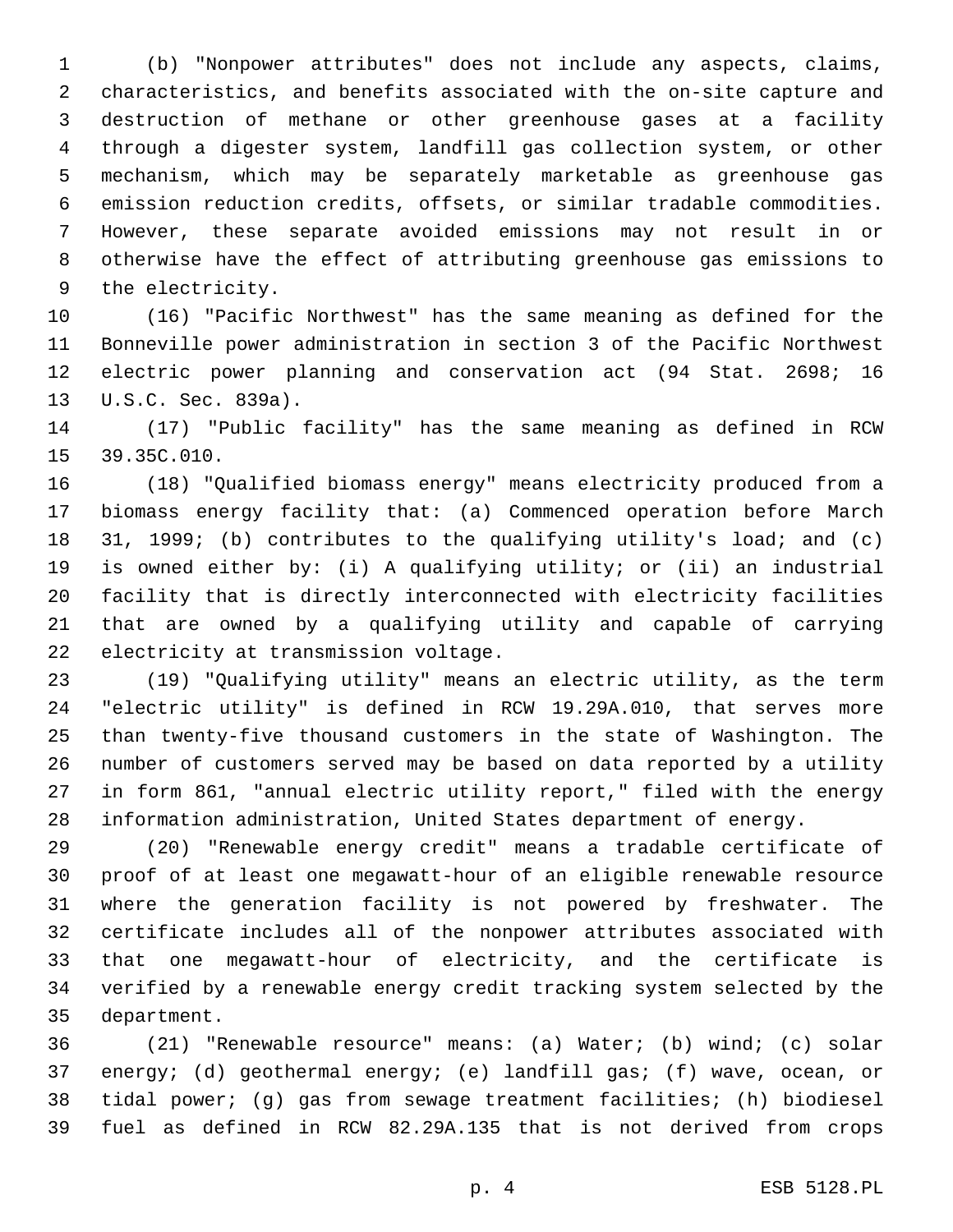raised on land cleared from old growth or first-growth forests where the clearing occurred after December 7, 2006; or (i) biomass energy.

 (22) "Rule" means rules adopted by an agency or other entity of Washington state government to carry out the intent and purposes of 5 this chapter.

 (23) "Year" means the twelve-month period commencing January 1st 7 and ending December 31st.

 **Sec. 2.** RCW 19.285.040 and 2014 c 26 s 1 are each amended to 9 read as follows:

 (1) Each qualifying utility shall pursue all available conservation that is cost-effective, reliable, and feasible.

 (a) By January 1, 2010, using methodologies consistent with those used by the Pacific Northwest electric power and conservation planning council in the most recently published regional power plan as it existed on June 12, 2014, or a subsequent date as may be provided by the department or the commission by rule, each qualifying utility shall identify its achievable cost-effective conservation potential through 2019. Nothing in the rule adopted under this subsection precludes a qualifying utility from using its utility specific conservation measures, values, and assumptions in identifying its achievable cost-effective conservation potential. At least every two years thereafter, the qualifying utility shall review and update this assessment for the subsequent ten-year period.

 (b) Beginning January 2010, each qualifying utility shall establish and make publicly available a biennial acquisition target for cost-effective conservation consistent with its identification of achievable opportunities in (a) of this subsection, and meet that target during the subsequent two-year period. At a minimum, each biennial target must be no lower than the qualifying utility's pro rata share for that two-year period of its cost-effective conservation potential for the subsequent ten-year period.

 (c)(i) Except as provided in (c)(ii) and (iii) of this subsection, beginning on January 1, 2014, cost-effective conservation achieved by a qualifying utility in excess of its biennial acquisition target may be used to help meet the immediately subsequent two biennial acquisition targets, such that no more than twenty percent of any biennial target may be met with excess conservation savings.38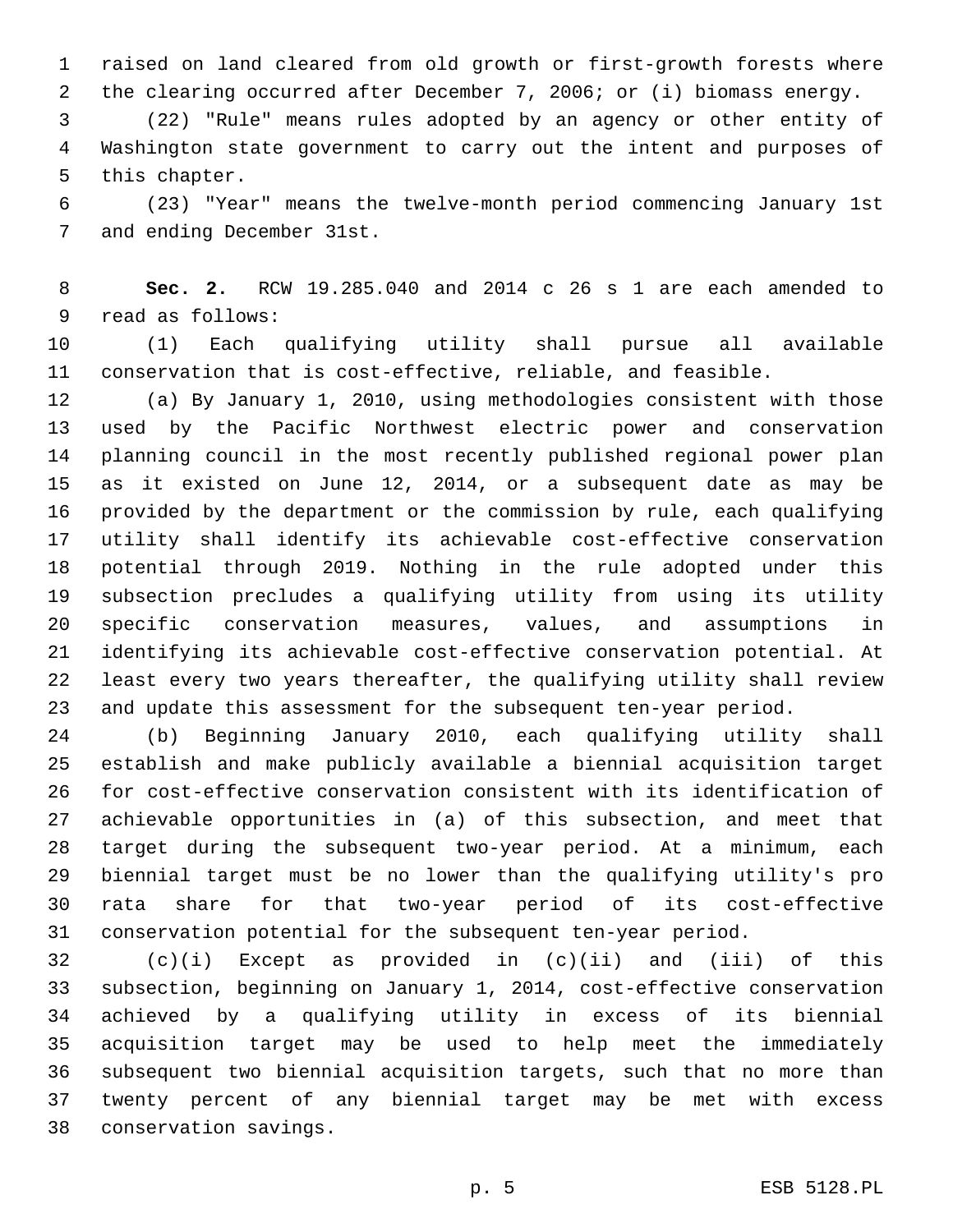(ii) Beginning January 1, 2014, a qualifying utility may use single large facility conservation savings in excess of its biennial target to meet up to an additional five percent of the immediately subsequent two biennial acquisition targets, such that no more than twenty-five percent of any biennial target may be met with excess conservation savings allowed under all of the provisions of this 7 section combined. For the purposes of this subsection  $(1)(c)(ii)$ , "single large facility conservation savings" means cost-effective conservation savings achieved in a single biennial period at the premises of a single customer of a qualifying utility whose annual electricity consumption prior to the conservation savings exceeded 12 five average megawatts.

 (iii) Beginning January 1, 2012, and until December 31, 2017, a qualifying utility with an industrial facility located in a county with a population between ninety-five thousand and one hundred fifteen thousand that is directly interconnected with electricity facilities that are capable of carrying electricity at transmission 18 voltage( $(\frac{1}{r})$ ) may use cost-effective conservation from that industrial facility in excess of its biennial acquisition target to help meet the immediately subsequent two biennial acquisition targets, such that no more than twenty-five percent of any biennial target may be met with excess conservation savings allowed under all of the 23 provisions of this section combined.

 (d) In meeting its conservation targets, a qualifying utility may count high-efficiency cogeneration owned and used by a retail electric customer to meet its own needs. High-efficiency cogeneration is the sequential production of electricity and useful thermal energy from a common fuel source, where, under normal operating conditions, the facility has a useful thermal energy output of no less than thirty-three percent of the total energy output. The reduction in load due to high-efficiency cogeneration shall be: (i) Calculated as the ratio of the fuel chargeable to power heat rate of the cogeneration facility compared to the heat rate on a new and clean basis of a best-commercially available technology combined-cycle natural gas-fired combustion turbine; and (ii) counted towards meeting the biennial conservation target in the same manner as other 37 conservation savings.

 (e) The commission may determine if a conservation program implemented by an investor-owned utility is cost-effective based on 40 the commission's policies and practice.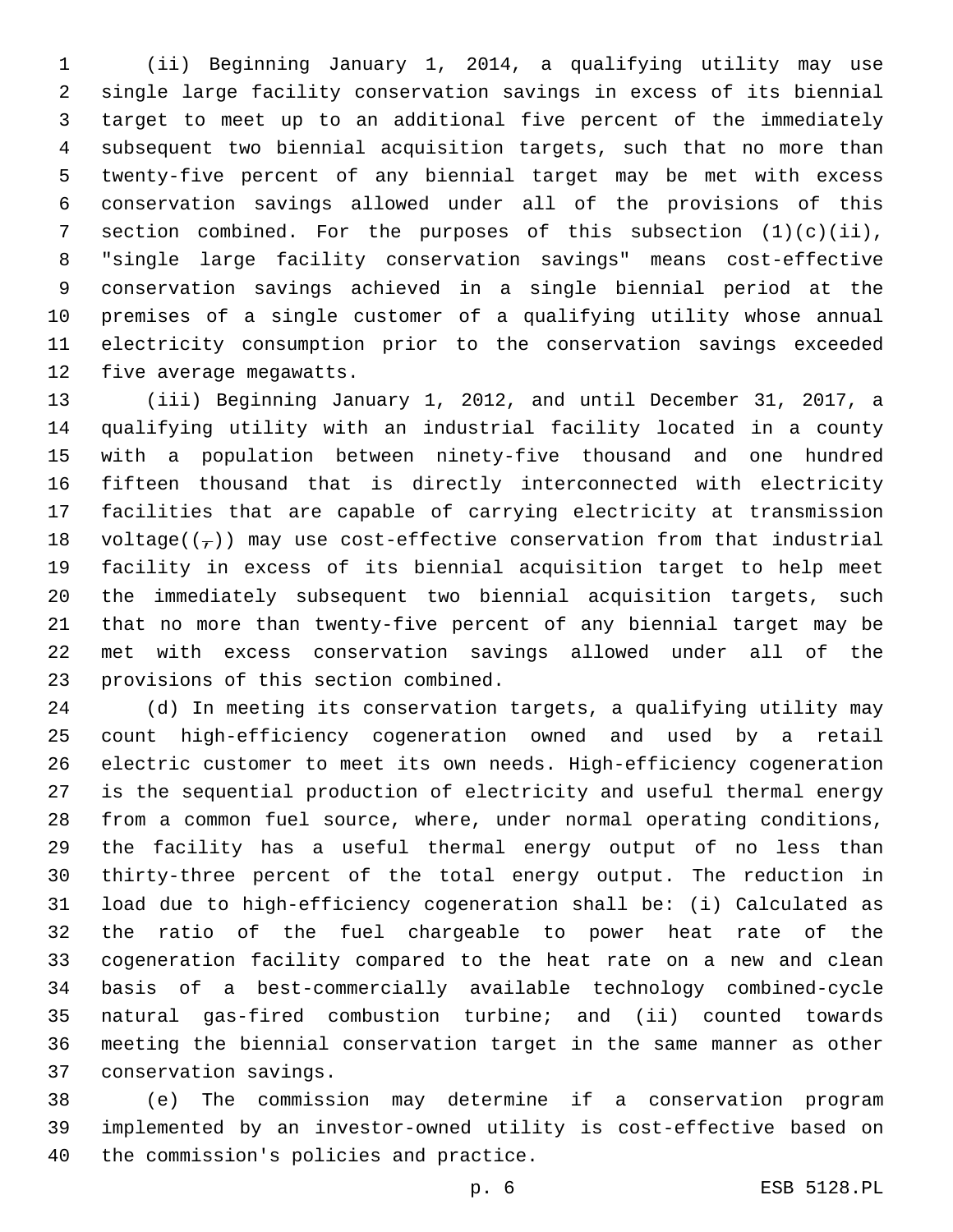(f) The commission may rely on its standard practice for review and approval of investor-owned utility conservation targets.

 (2)(a) Except as provided in (j) of this subsection, each qualifying utility shall use eligible renewable resources or acquire equivalent renewable energy credits, or any combination of them, to 6 meet the following annual targets:

 (i) At least three percent of its load by January 1, 2012, and 8 each year thereafter through December 31, 2015;

 (ii) At least nine percent of its load by January 1, 2016, and each year thereafter through December 31, 2019; and

 (iii) At least fifteen percent of its load by January 1, 2020, 12 and each year thereafter.

 (b) A qualifying utility may count distributed generation at double the facility's electrical output if the utility: (i) Owns or has contracted for the distributed generation and the associated renewable energy credits; or (ii) has contracted to purchase the 17 associated renewable energy credits.

 (c) In meeting the annual targets in (a) of this subsection, a qualifying utility shall calculate its annual load based on the average of the utility's load for the previous two years.

 (d) A qualifying utility shall be considered in compliance with an annual target in (a) of this subsection if: (i) The utility's weather-adjusted load for the previous three years on average did not increase over that time period; (ii) after December 7, 2006, the utility did not commence or renew ownership or incremental purchases of electricity from resources other than coal transition power or renewable resources other than on a daily spot price basis and the electricity is not offset by equivalent renewable energy credits; and (iii) the utility invested at least one percent of its total annual retail revenue requirement that year on eligible renewable resources, renewable energy credits, or a combination of both.

 (e) The requirements of this section may be met for any given year with renewable energy credits produced during that year, the preceding year, or the subsequent year. Each renewable energy credit may be used only once to meet the requirements of this section.

 (f) In complying with the targets established in (a) of this 37 subsection, a qualifying utility may not count:

 (i) Eligible renewable resources or distributed generation where the associated renewable energy credits are owned by a separate 40 entity; or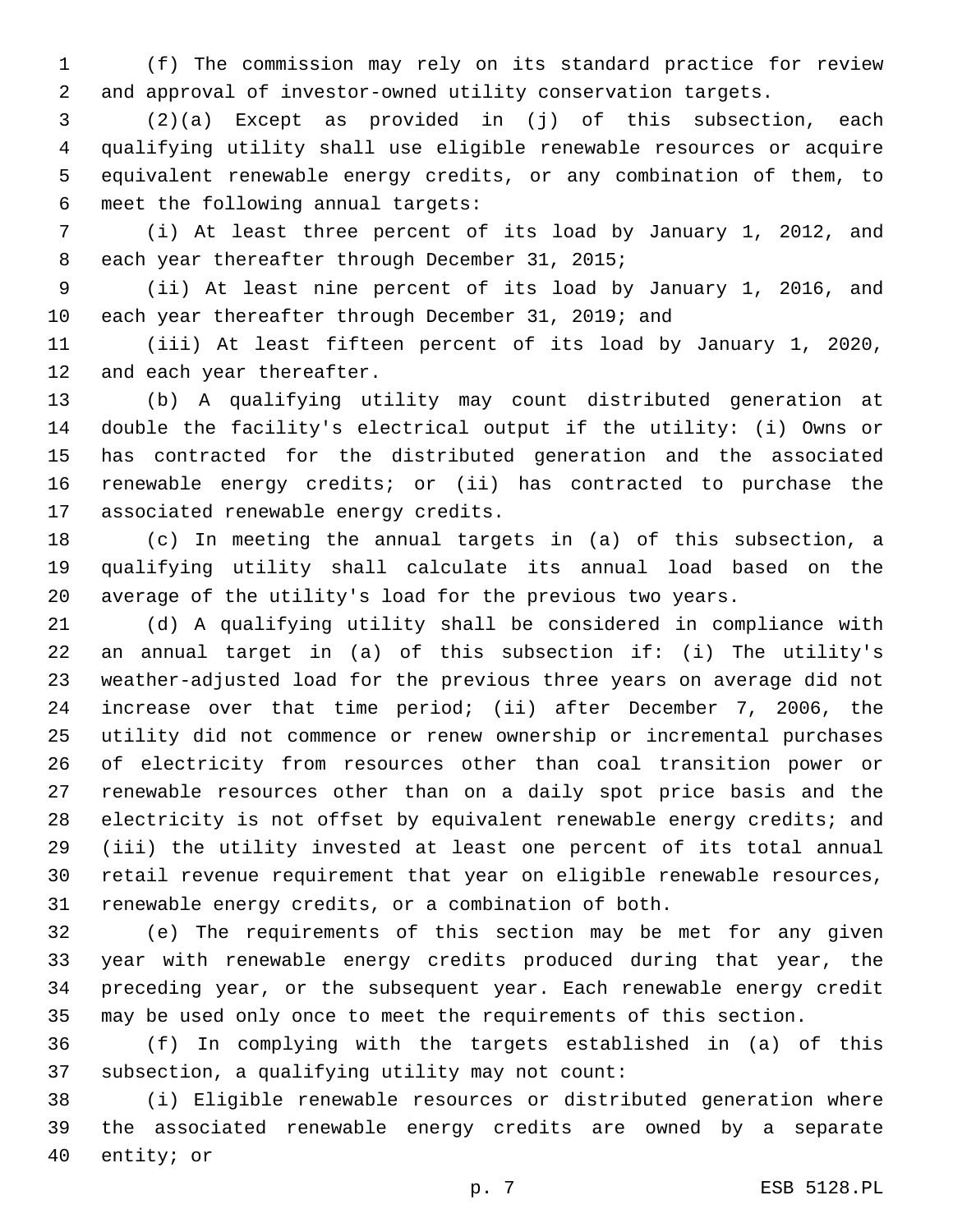(ii) Eligible renewable resources or renewable energy credits obtained for and used in an optional pricing program such as the program established in RCW 19.29A.090.3

 (g) Where fossil and combustible renewable resources are cofired in one generating unit located in the Pacific Northwest where the cofiring commenced after March 31, 1999, the unit shall be considered to produce eligible renewable resources in direct proportion to the percentage of the total heat value represented by the heat value of 9 the renewable resources.

 (h)(i) A qualifying utility that acquires an eligible renewable resource or renewable energy credit may count that acquisition at one 12 and two-tenths times its base value:

 (A) Where the eligible renewable resource comes from a facility that commenced operation after December 31, 2005; and

 (B) Where the developer of the facility used apprenticeship programs approved by the council during facility construction.

 (ii) The council shall establish minimum levels of labor hours to be met through apprenticeship programs to qualify for this extra 19 credit.

 (i) A qualifying utility shall be considered in compliance with an annual target in (a) of this subsection if events beyond the reasonable control of the utility that could not have been reasonably anticipated or ameliorated prevented it from meeting the renewable energy target. Such events include weather-related damage, mechanical failure, strikes, lockouts, and actions of a governmental authority that adversely affect the generation, transmission, or distribution of an eligible renewable resource under contract to a qualifying 28 utility.

 (j)(i) Beginning January 1, 2016, only a qualifying utility that owns or is directly interconnected to a qualified biomass energy facility may use qualified biomass energy to meet its compliance 32 obligation under this subsection.

 (ii) A qualifying utility may no longer use electricity and associated renewable energy credits from a qualified biomass energy facility if the associated industrial pulping or wood manufacturing facility ceases operation other than for purposes of maintenance or 37 upgrade.

 (k) An industrial facility that hosts a qualified biomass energy facility may only transfer or sell renewable energy credits associated with qualified biomass energy generated at its facility to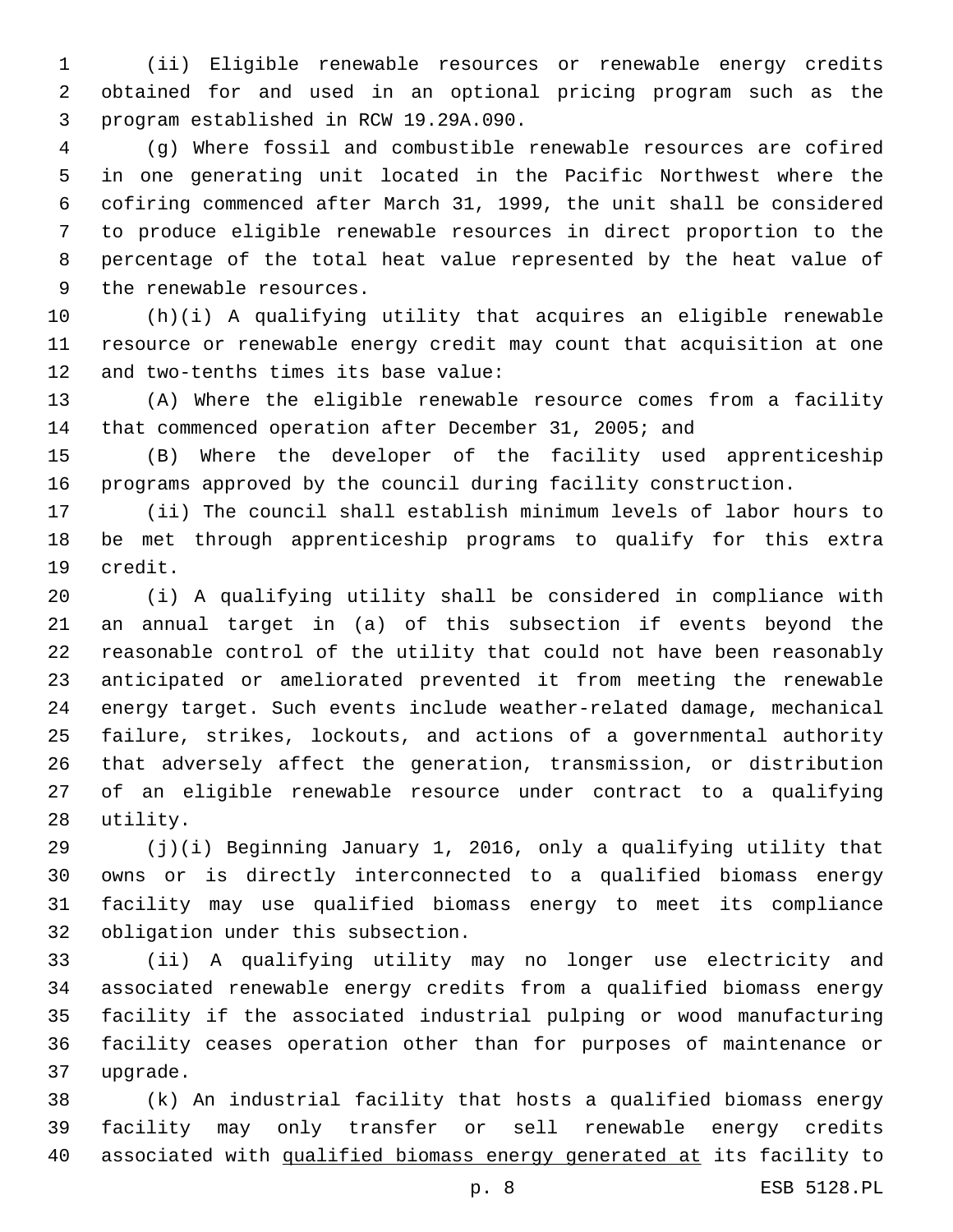the qualifying utility with which it is directly interconnected with facilities owned by such a qualifying utility and that are capable of carrying electricity at transmission voltage. The qualifying utility may only use an amount of renewable energy credits associated with qualified biomass energy that are equivalent to the proportionate amount of its annual targets under (a)(ii) and (iii) of this subsection that was created by the load of the industrial facility. A qualifying utility that owns a qualified biomass energy facility may not transfer or sell renewable energy credits associated with qualified biomass energy to another person, entity, or qualifying 11 utility.

 (3) Utilities that become qualifying utilities after December 31, 2006, shall meet the requirements in this section on a time frame comparable in length to that provided for qualifying utilities as of 15 December 7, 2006.

 **Sec. 3.** RCW 19.285.080 and 2007 c 1 s 8 are each amended to read 17 as follows:

 (1) The commission may adopt rules to ensure the proper implementation and enforcement of this chapter as it applies to 20 investor-owned utilities.

 (2) The department shall adopt rules concerning only process, timelines, and documentation to ensure the proper implementation of this chapter as it applies to qualifying utilities that are not investor-owned utilities. Those rules include, but are not limited to, rules associated with a qualifying utility's development of conservation targets under RCW 19.285.040(1); a qualifying utility's decision to pursue alternative compliance in RCW 19.285.040(2) (d) or 28 (i) or  $19.285.050(1)$ ; ((and)) the format and content of reports 29 required in RCW 19.285.070; and the development of a methodology for calculating baseline levels of generation under RCW 19.285.030(12)(f). Nothing in this subsection may be construed to restrict the rate-making authority of the commission or a qualifying 33 utility as otherwise provided by law.

 (3) The commission and department may coordinate in developing rules related to process, timelines, and documentation that are 36 necessary for implementation of this chapter.

 (4) Pursuant to the administrative procedure act, chapter 34.05 RCW, rules needed for the implementation of this chapter must be